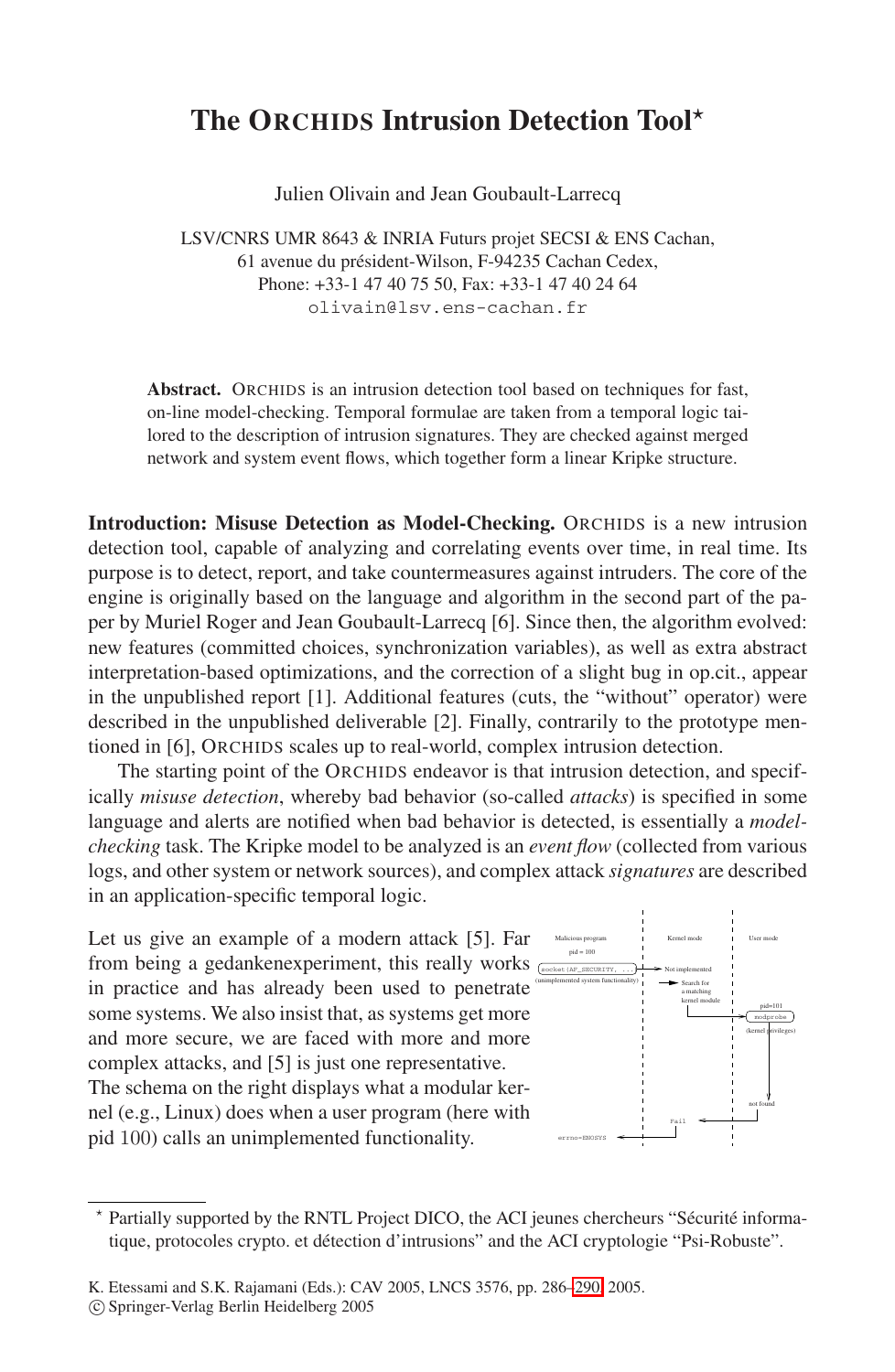The kernel will search for a kernel module that implements this functionality, calling the modprobe utility to search and install the desired module. If modprobe does not find any matching module, an error code is reported to the user program.



While this is how this is meant to work, some versions of Linux suffer from a race condition (above, left): while modprobe has all kernel privileges, the kernel updates the owner tables to make modprobe root-owned while modprobe has already started running. So there is a small amount of time where the malicious program has complete control over the kernel process modprobe: between timepoints  $\bigcirc$  and  $\oslash$ . The malicious program takes this opportunity to attach the modprobe process through the standard Unix debugging API function ptrace, inserting a *shellcode* (malicious code) inside modprobe's code. When modprobe resumes execution, it will execute any code of the intruder's choosing, with full root privileges (above, right).

**Challenges in On-line, Real-Time Model-Checking.** Intrusion detection requires specific logics to describe attack signatures, and specific model-checking algorithms.

Compared to standard misuse detection tools, a temporal logic allows one to describe behavior involving several events over time: standard misuse detection tools (e.g., anti-virus software or simple network intrusion detection systems) match a library of patterns against single events, and emit an alert once single so-called *dangerous* events occur. More and more attacks nowadays involving complex, correlated sequences of events, which are usually individually benign. In the ptrace attack, *no* individual event (calling an unimplemented system call, or ptrace, etc.) is dangerous per se.

The signature language of ORCHIDS extends [6–Section 4]. Among other things, it allows one to write temporal formulas of the typical form  $F_1 \wedge \Diamond (F_2 \wedge \Diamond (F_3 \dots) \vee F_4)$  $F_2' \wedge \Diamond (F_3' \ldots)$ , where  $\Diamond$  is the strict "there exists in the future" operator. In general, more complex formulae can be written, using operators resembling Wolper's ETL [7] except going through a transition denotes either no time-passing at all  $(\epsilon$ -transitions), or  $\Diamond$  (not  $\Diamond$  as in ETL). Such formulae are described internally as automata; we just give a signature for the ptrace exploit as an illustration. (Some other attacks such as the do\_brk exploit [3] require committed choices, or other features of ORCHIDS not described in [6]. To save space, we don't recount them here.) A formula matching the ptrace exploit is the following automaton, described in slightly idealized form:

$$
\text{Attach}(X, Y, Z) \rightarrow \text{Exec}(Y) \rightarrow \text{System}(X, Y) \rightarrow \text{References}(X, Y) \tag{1}
$$
\n
$$
\begin{array}{ccc}\n\text{Poketext}(X, Y) & \xrightarrow{\phi} & \xrightarrow{\phi} & \xrightarrow{\phi} \\
\text{Poketext}(X, Y) & \xrightarrow{\phi} & \text{Detach}(X, Y)\n\end{array}
$$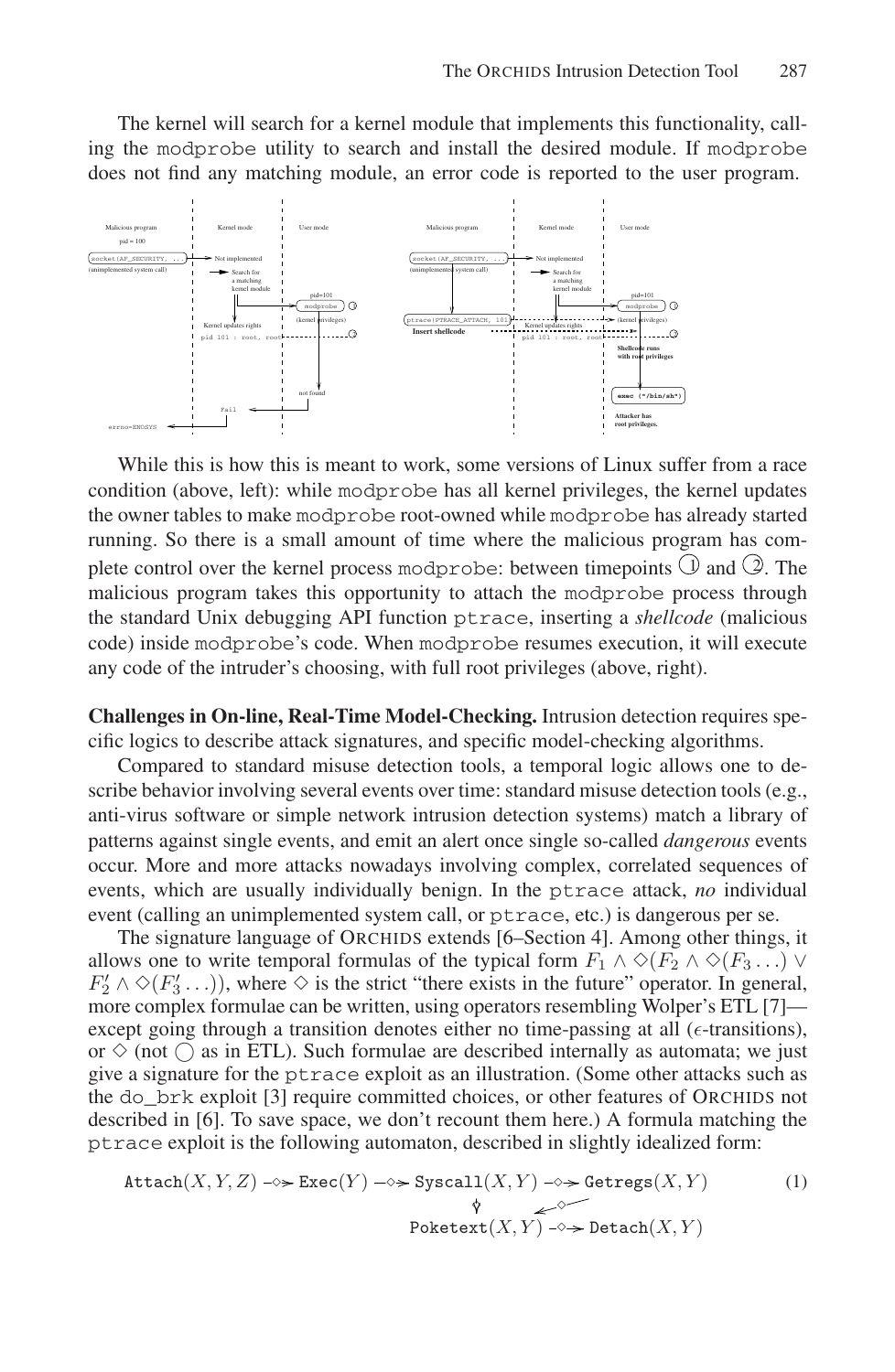where  $X, Y, Z$  are existentially quantified first-order variables meant to match the attacker's pid, the target's pid (i.e., modprobe's pid), and the attacker's effective uid respectively; where  $\text{Attention}(X, Y, Z)$  abbreviates a formula (not shown) matching any single event displaying a call to ptrace by process  $X$  owned by  $Z$ , on process  $Y$ , with the ATTACH command,  $\text{Exec}(Y)$  matches single events where /sbin/modprobe is execed with pid  $Y$ , and the remaining formulas match single events where process  $X$ issues a call to ptrace on target  $Y$ , with respective commands SYSCALL, GETREGS, POKETEXT (used to insert the shellcode), and DETACH.

Compared to other more standard uses of model-checking, the logic of ORCHIDS is constrained to only specify *eventuality* properties. This is because the model-checker needs to to work *on-line*, that is, by always working on some finite (and expanding over time) prefix of an infinite sequence of events. Compared to standard model-checking algorithms, e.g., based on Büchi automata for LTL, the model-checker is not allowed to make multiple passes over the sequence of events (e.g., we cannot rebuild a product automaton each time a new event is added); in general, intrusion detection tasks are submitted to very stringent efficiency requirements, both in time and in space.

Second, the logic of ORCHIDS includes some first-order features. As witnessed by the use of variables  $X, Y, Z$  in (1), this logic can be seen as an existential fragment of a first-order temporal logic.

Finally, such a model-checker cannot just report the *existence* of matches, but must enumerate all matches among a given representative subset, with the corresponding values of the existential variables, build an alert for each match and possibly trigger countermeasures. This is the *raison d'être* behind the  $Getregs(X, Y)$  formula in (1); if we only wanted a yes/no answer, this would just be redundant, and could be erased from the automaton; here, this is used to be able to report whether the attacker issued at least one call to ptrace(PTRACE\_GETREGS) or not during the attack.

The model-checking task for the logic of ORCHIDS is NP-hard (it includes that of [6–Section 4]), but can be done using an efficient, on-line and real-time algorithm [2, 1]. Moreover, this algorithm is *optimal* in the following sense: for every attack signature (formula  $F$ ), if at least one attack (sequence of possibly non-contiguous events) is started at event  $e_0$  that matches  $F$ , then exactly one attack is reported amongst these, the one with the so-called *shortest run*. The latter is usually the most meaningful attack among all those that match. The notion of shortest run was refined in ORCHIDS, and now appears as a particular case of *cuts* [2]; this gives more control as to which unique attack we wish to isolate amongst those that match.

**Related Work.** There are many other formalisms attempting to detect complex intrusion detection scenarios, using means as diverse as Petri nets, parsing schemata, continuous data streams, etc. Perhaps one of the most relevant is run-time monitoring (or cousins: F. Schneider's security automata and variants, and security code weaving), where the event flow is synchronized at run-time with a *monitor* automaton describing paths to bad states. The ORCHIDS approach is certainly close to the latter (although arrows in e.g., (1) are more complex than simple automaton transitions); shortest runs and cuts, which introduce priorities between paths in the monitor, and the fact that only one optimal path among equivalent paths is reported, is a useful refinement.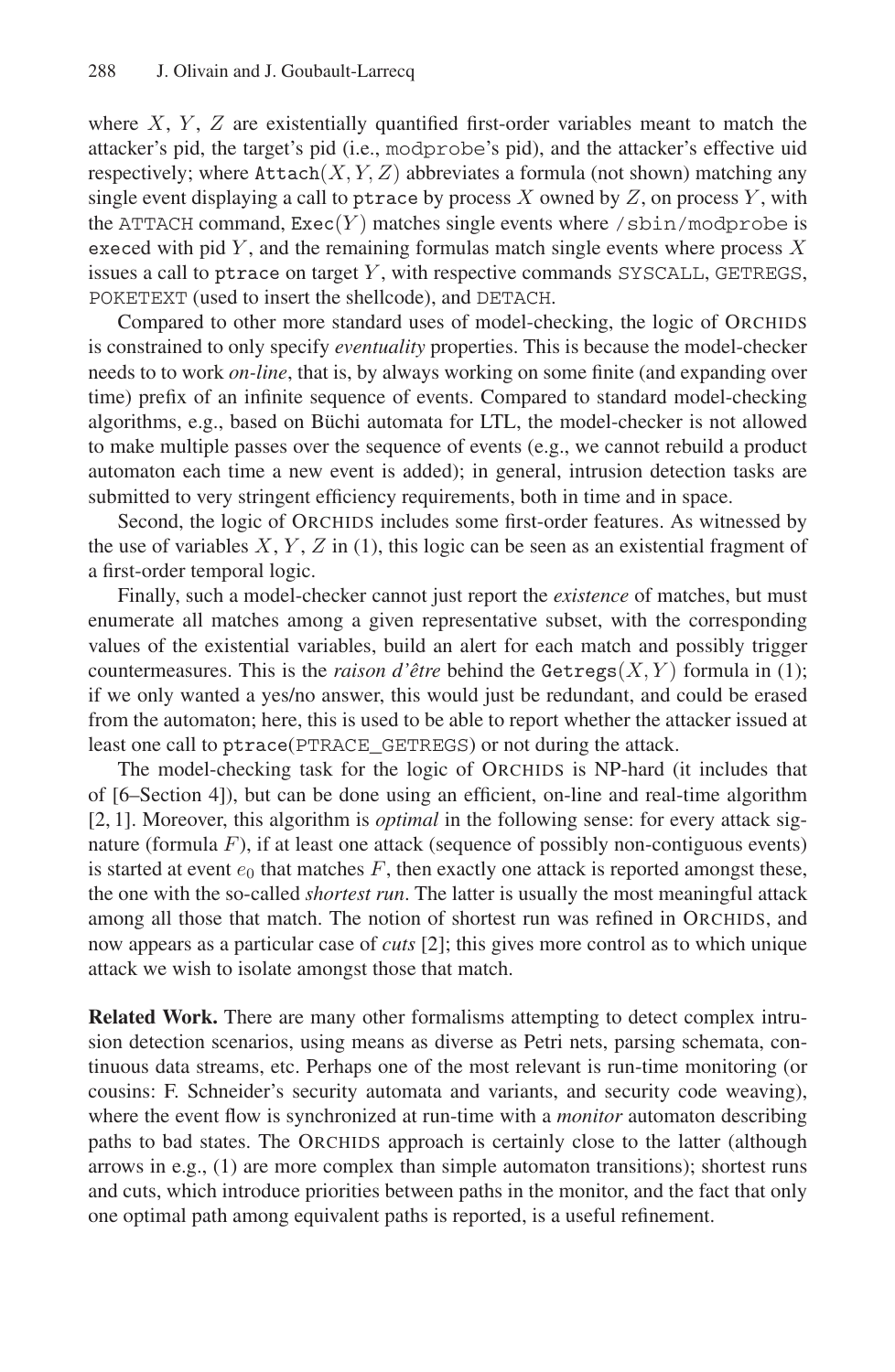**Implementation.** The ORCHIDS engine is implemented in C. At the core of ORCHIDS lies a fast virtual machine for a massively-forking virtual parallel machine, and a bytecode compiler from formulae (such as (1)) to this virtual machine. ORCHIDS uses a hierarchy of input modules to subscribe to, and to parse incoming events, classified by input source and/or event format. A main event dispatcher reads from polled and realtime I/O, reads sequences of events in syslog format, snare, sunbsm, apache and other various formats, coming from log files or directly through dedicated network connections, and feeds the relevant events to the core engine. ORCHIDS is able to do both system-level and network-based intrusion detection, simultaneously.

Here are a few figures of ORCHIDS on an instance of the ptrace attack:

| Time:       | Real time: 1267s                                   |
|-------------|----------------------------------------------------|
|             | CPU Time: 370.810s                                 |
|             | CPU usage: 29.27%                                  |
| Resources : | Memory (peak): 2.348 MB                            |
|             | Signalisation network load: 1.5 GB                 |
|             | Analyzer : Loading and rule compilation : $<$ 5 ms |
|             | Processed events: 4 058 732                        |

To stress the detection engine, the attack was hidden in the middle of a huge amount of normal ptrace debugging events, generated by tracing the compilation of the whole *GCC C Compiler* (with the command line tar xzvf gcc-3.3.2.tar.gz ; cd gcc-3.3.2 ; ./configure ; cd gcc ; strace -F -f make).

**Conclusion.** The ptrace attack above is one of the typical attacks that ORCHIDS can detect. Experiments are going on at LSV to test ORCHIDS on actual network traffic and system event flows.

From the point of view of security, a good news is that, contrarily to most misuse intrusion detection systems, ORCHIDS is able to detect intrusions that were not previously known (contrarily to popular belief on misuse IDSs). E.g., the signature we use for the do\_brk attack [3], which tests whether some process managed to gain root privilege without calling any of the adequate system calls, detected the recent (Jan. 2005) Linux uselib attack.

For more information, see the Web page [4].

## **References**

- 1. J. Goubault-Larrecq. Un algorithme pour l'analyse de logs. Research Report LSV-02-18, Lab. Specification and Verification, ENS de Cachan, Cachan, France, Nov. 2002. 33 pages.
- 2. J. Goubault-Larrecq, J.-P. Pouzol, S. Demri, L. Mé, and P. Carle. Langages de détection d'attaques par signatures. Sous-projet 3, livrable 1 du projet RNTL DICO. Version 1, June 2002. 30 pages.
- 3. A. Morton and P. Starzetz. Linux kernel do\_brk function boundary condition vulnerability. http://www.securityfocus.com/bid/9138, Dec. 2003. References CAN-2003- 0961 (CVE), BugTraq Id 9138.
- 4. J. Olivain. ORCHIDS—real-time event analysis and temporal correlation for intrusion detection in information systems. http://www.lsv.ens-cachan.fr/orchids/, 2004.